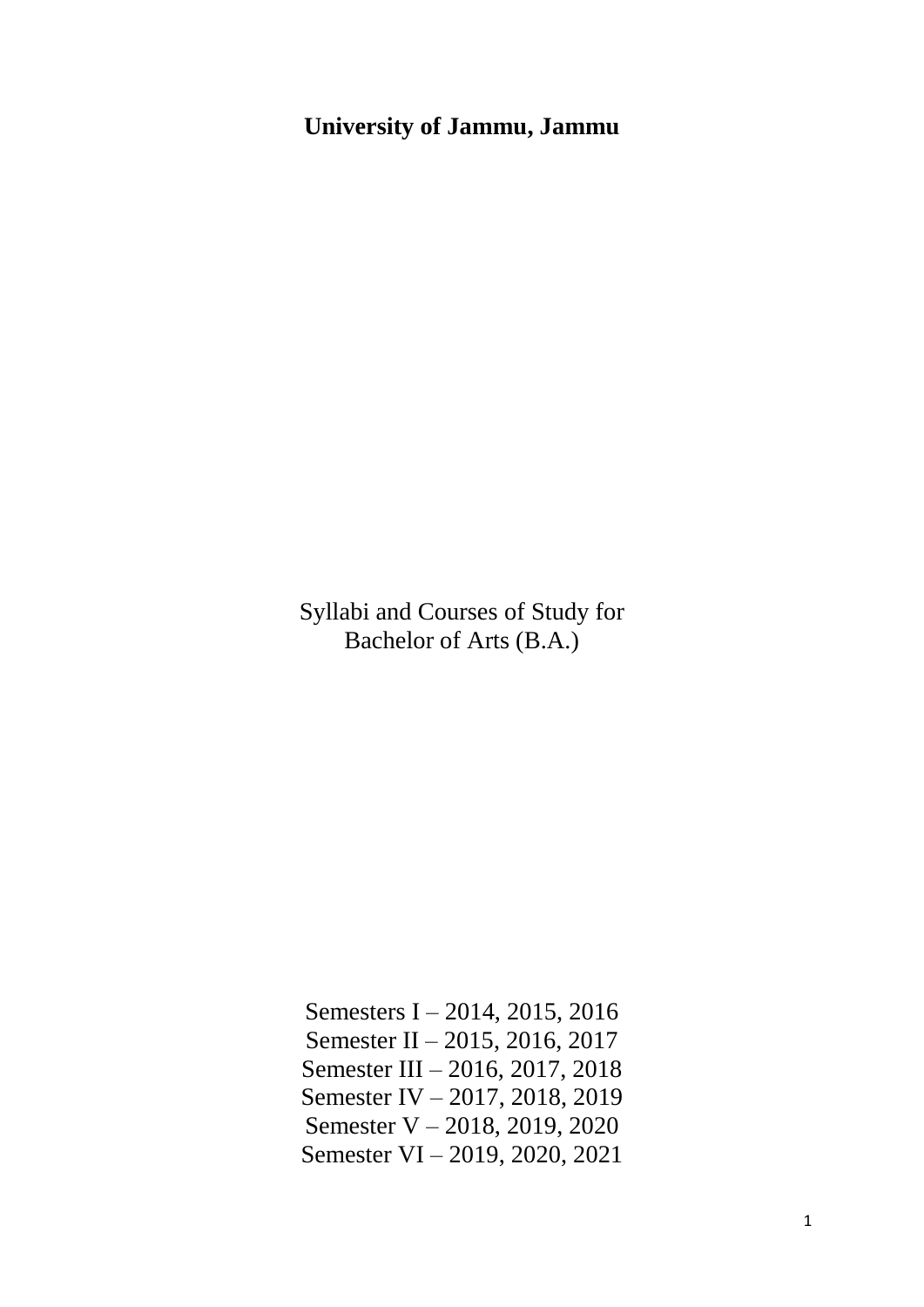#### **B.A. POLITICAL SCIENCE Semester-I**

#### **COURSE NO.:PS-101 TITLE: INTRODUCTION TO POLITICAL SCIENCE**

#### **DURATION OF EXAM : 3 HRS TOTAL MARKS : 100**

# **THEORY EXAM: 80 INTERNAL ASSESSMENT:20**

# **UNIT-I : POLTICAL THOERY AND POLITICAL SCIENCE**

- 1.1 Introduction to Political Science, Politics and Political Theory
- 1.2 Nature and scope of Political Science
- 1.3 Traditional Approaches to the study of Political Science (Philosophical, Historical, Legal Institutional)
- 1.4 Modern Approaches (Behavioural and System)

# **UNIT-II:STATE: ORIGIN AND NATURE**

- 2.1 Meaning and Elements of State : Difference between State, Society and Nation
- 2.2 Theories of Origin of State : Divine, Historical/Evolutionary and Social Contract
- 2.3 Theories of Nature of State ; Origin, Liberal and Marxist
- 2.4 Sovereignty and its Theories : Austin's Theory and Pluralistic Theory

# **UNIT-III : BASIC CONCEPTS**

- 3.1 Right and various Perspectives ( Liberal and Marxist) and Concept of Justice ( Social, Economic, Political and Legal)
- 3.2 Liberty, Equality and their Relationship
- 3.3 Power, Authority and Legitimacy
- 3.4 Democracy: Meaning, Evolution and Types

# **UNIT-IV : MAJOR IDEOLOGIES**

- 4.1 Liberalism: Classical, Modern and Contemporary
- 4.2 Socialism: Evolutionary (Fabian) and Revolutionary (Marxian)
- 4.3 Securlarism: Western and Indian Perspectives
- 4.4 Feminism: Meaning and Issues

#### **Note for Paper-setter:**

**Theory Examination:** The question paper will be divided into two sections.

**Section-I:** It will carry 20 marks. There will be total 08 short answer type questions in this section. Students will attempt any four questions with upper limit of 150 words in every answer. Each question will be of 5 marks.

**Section-II:** It will consist of 08 questions of which students will attempt 04 questions from within unit choice. The upper limit of answer to each question will be 750nwords. Each question will be of 15 marks. Total marks in this section will be 60.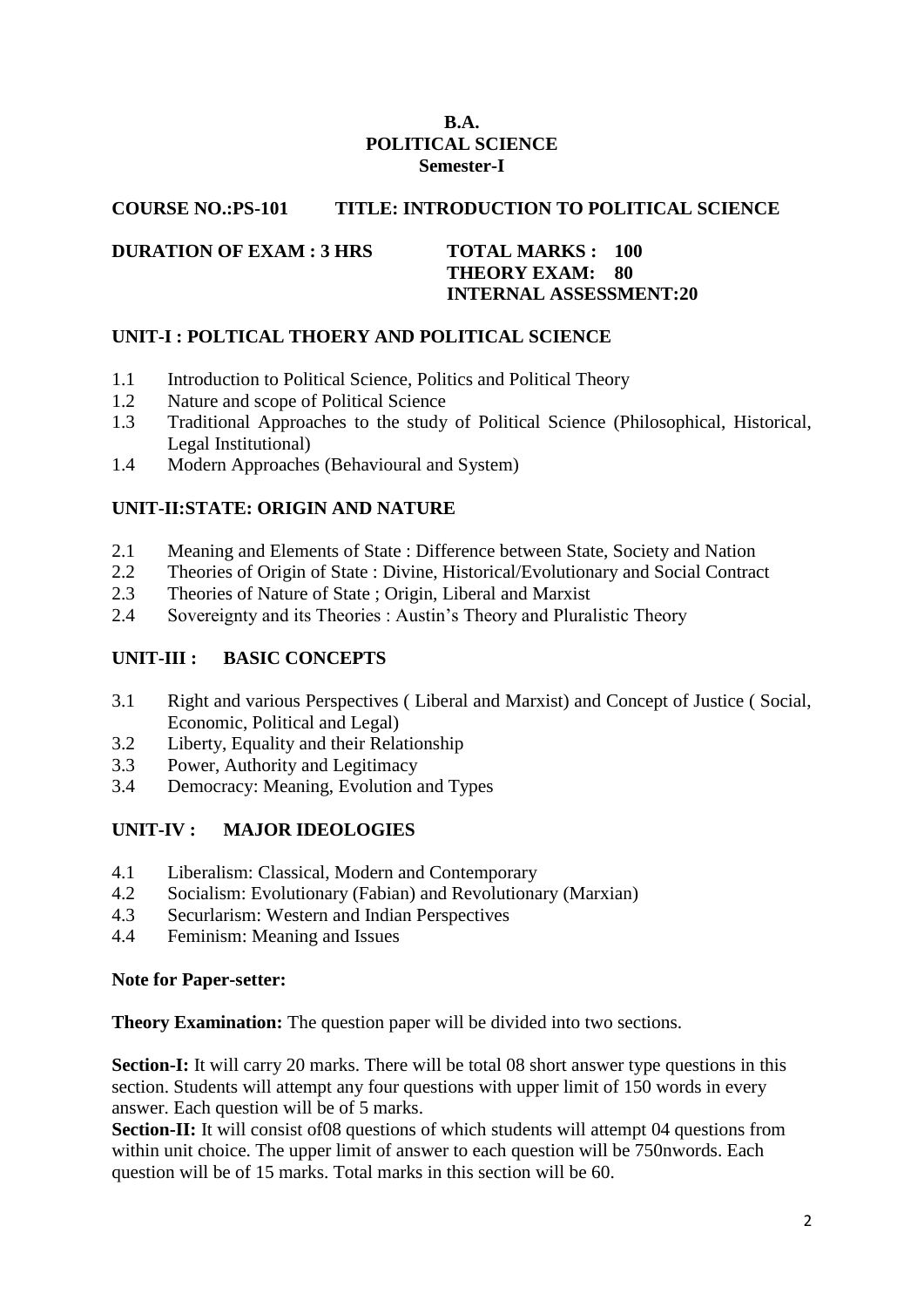# **Internal Assessment (Total marks: 20):**

Twenty (20) marks are for internal assessment in each paper on the basis of following pattern:

| (i) Class Test                               | 10 marks                 |
|----------------------------------------------|--------------------------|
| (ii) Two written assignments/project reports | 10 marks (05 marks each) |

# **Suggested Readings:**

| Aggarwal, R.C.  | Political Theory, S.Anand, New Delhi, 2004                                                                  |  |
|-----------------|-------------------------------------------------------------------------------------------------------------|--|
| Heywood, Andrew | <b>Political Ideolgies:</b> An Introduction, Palgrave, N.York, 1992                                         |  |
| Jain M.P        | Political Theory, Guild, Delhi, 1989                                                                        |  |
| Johri, J.C.     | <b>Contemporary Political Theory: Basis Concepts and Trends,</b><br>Sterling Publishers, New Delhi, 1987    |  |
| Joad, C.E.M.    | <b>Modern Political Theory, Clarendon Press, Oxford, 1924</b>                                               |  |
| Kapoor, A.C.    | Principles of Political Science, Sterling Publishers, New<br>Delhi, 1985                                    |  |
| Laski, Harold   | <b>Grammar of Politics</b> , Yale University Press, Michigan, 1925                                          |  |
| Ray, Amal       | <b>Political Theory: Ideas and Institutions, Bhattacharya, Mohit</b><br>Eastern Publishers, New Delhi, 1962 |  |
| Vermani, R.C.   | An Introduction to Political Theory, Gitanjali Publishing<br>House, New Delhi, 2001                         |  |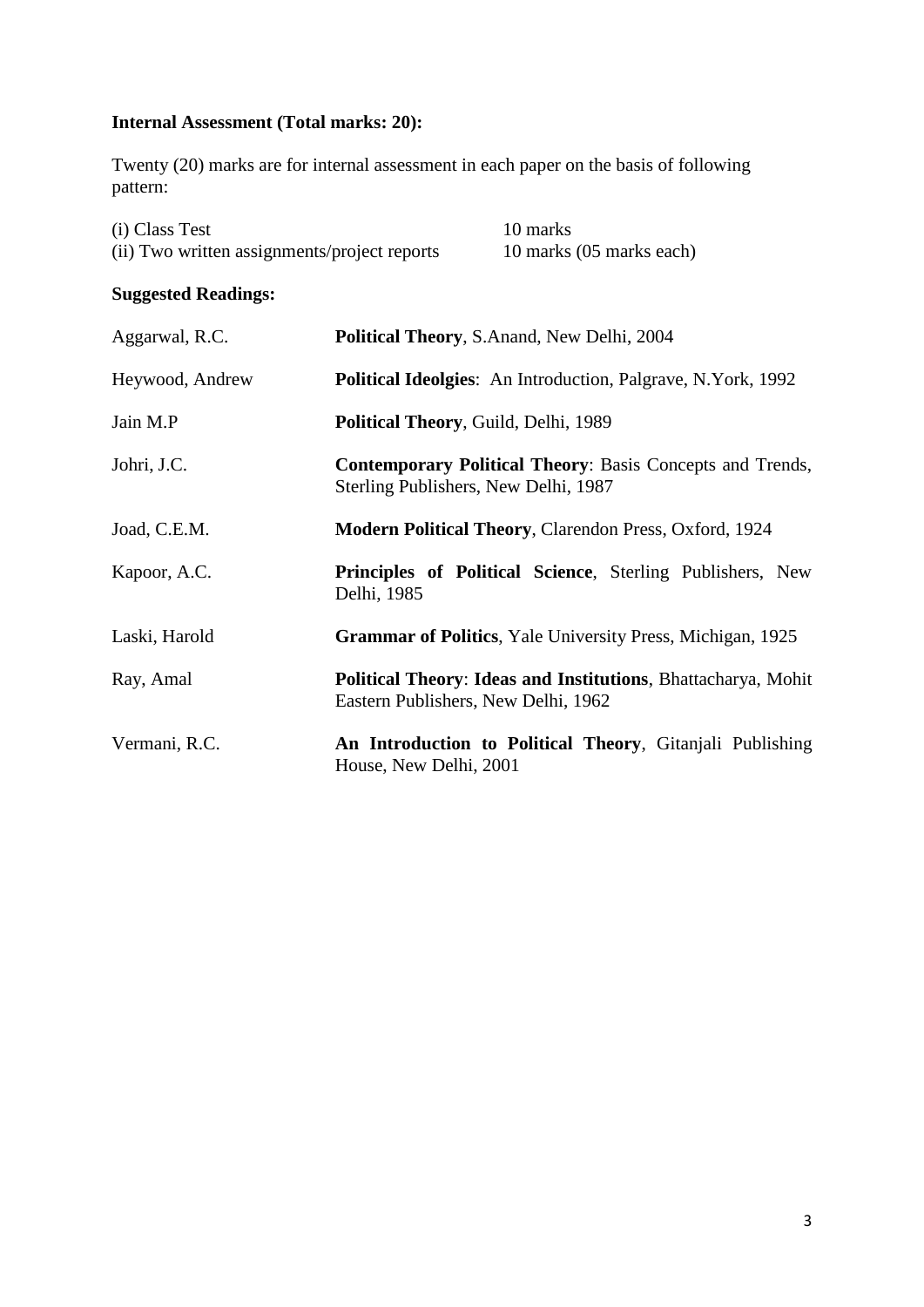# **B.A. POLITICAL SCIENCE Semester- II**

# **COURSE NO.: PS-201 TITLE: INDIAN GOVERNMENT AND POLITICS**

#### **DURATION OF EXAM : 3 HRS TOTAL MARKS: 100**

# **THEORY EXAM : 80 INTERNAL ASSESSMENT: 20**

## **UNIT-I : INTRODUCTION TO INDIAN CONSTITUTION**

- 1.1 Indian Constitution: Evolution, Ideological Basic and Features
- 1.2 Fundamental Rights, Directive Principles of State Policy and Fundamental Duties
- 1.3 Federalism: Structure, Nature and Emerging Trends
- 1.4 Procedure for Amendment

## **UNIT-II:GOVERNMENT: STRUCTURE AND FUNCTIONS**

- 2.1 Indian Parliament: Composition and Law Making Procedure
- 2.2 The President of India: Formal Powers and Position
- 2.3 The Prime Minister and Council of Ministers: Formal Powers and Position
- 2.4 The Supreme Court of India: Jurisdiction, Judicial Review and Judicial Activism

#### **UNIT-III:POLITICAL PROCESS**

- 3.1 Party System in India: Evolution from One Party Dominant System to Multiparty System
- 3.2 Coalition Politics: Nature and Trends
- 3.3 Ideology and Social Base of National Parties: Congress, Bhartiya Janata Party and Communist Parties
- 3.4 Nature and Evolution of Regional Parties: Akali Dal, AIADMK and TDP

#### **UNIT-IV: MAJOR POLITICAL ISSUES**

- 4.1 Ethnicity and Identity Politics in India
- 4.2 Role of Caste in Indian Politics
- 4.3 Communalism in Indian Politics
- 4.4 Regionalism in Indian Politics

#### **Note for Paper-setter:**

**Theory Examination:** The question paper will be divided into two sections.

**Section-I:** It will carry 20 marks. There will be total 08 short answer type questions in this section. Students will attempt any four questions with upper limit of 150 words in every answer. Each question will be of 5 marks.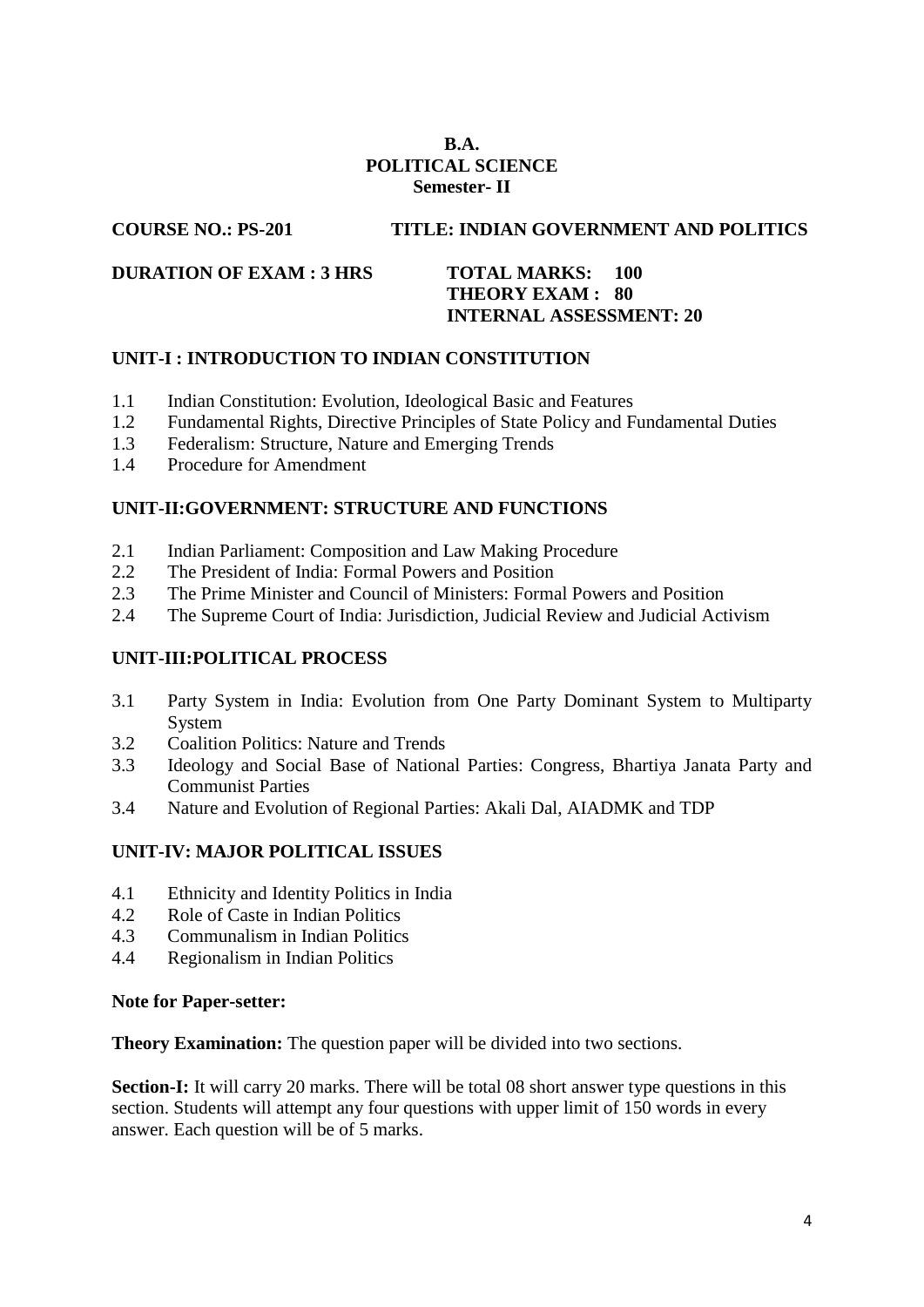Section-II: It will consist of 08 questions of which students will attempt 04 questions from within unit choice. The upper limit of answer to each question will be 750nwords. Each question will be of 15 marks. Total marks in this section will be 60.

## **Internal Assessment (Total marks: 20):**

Twenty (20) marks are for internal assessment in each paper on the basis of following pattern:

| (i) Class Test                               | 10 marks                 |
|----------------------------------------------|--------------------------|
| (ii) Two written assignments/project reports | 10 marks (05 marks each) |

## **Suggested Readings:**

| Basu D.D           | Introduction to Constitution of India, Wadhwa Publishers,<br>New Delhi, 2001    |
|--------------------|---------------------------------------------------------------------------------|
| Brass, Paul        | Ethnicity and Nationalism: Theory and Comparison, Sage,<br>New Delhi, 1991      |
| Chandra, Bipin     | India After Independence, Penguin, New Delhi, 2000                              |
| Chandra, Bipin     | Nationalism and Colonialism in Modern India, Orient<br>Langman, New Delhi, 1979 |
| Chatterjee, Partha | State and Politics in India, OUP New Delhi, 1999                                |
| Chauhan & Vasudeva | <b>Coalition Government in India, OUP, New Delhi, 2013</b>                      |
| Fadia, B.L.        | Government and Politics, Sahitya Bhawan, Agra, 2008                             |
| Hasan, Zoya        | Politics and the State in India, Sage, New Delhi, 2000                          |
| Kaviraj, Sudipta   | Politics in India, Orient Langman, Delhi, 1979                                  |
| Mahajan, Gurpreet  | Democracy, Differences and Social Justice, Oxford, New<br>Delhi, 1998           |
| Natrang, A.S.      | Indian Government and Politics, Gitanjali Publications, New<br>Delhi, 2000      |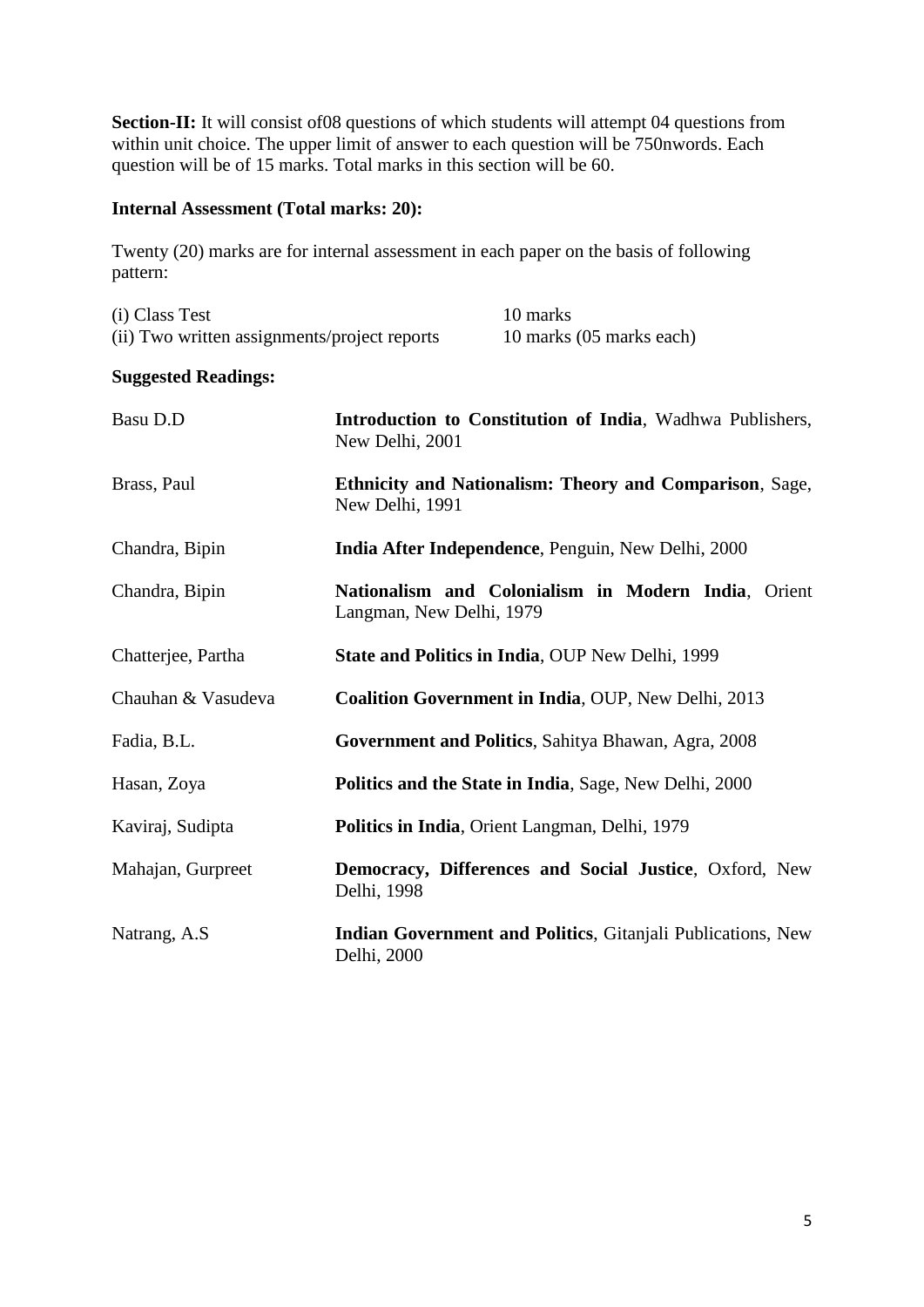## **B.A. Political Science Semester-III**

**Course no. PS-301 Title: Western Political Thought**

**Duration of Exam.: 3 Hours Total Marks: 100** 

**Theory Examination: 80 Internal Assessment: 20**

# **Unit-I: Plato (427 B.C. – 347 B.C.)**

1.1 Concept of Justice: Prevalent Theories of Justice and Plato's Concept of Justice

1.2 Concept of Education: Education in Ancient Greece and Platonic Concept of Education

1.3 Concept of Communism: Communism of Wives and Children and Property

1.4 Concept of Ideal State and Philosopher King

# **Unit-II: Aristotle (384 B.C. – 322 B.C.)**

2.1 Aristotle as Father of Political Science: A shift from Political Philosophy to Political Science

2.2 Aristotle's views on Household: Criticism of Plato's Concept of Communism and Aristotle's Concept of Slavery

2.3 Aristotle's Classification of Government and Concept of Revolution

2.4 Aristotle's best practicable State: Concept and Characteristics

# **Unit-III: Machiavelli (1469 -- 1527 A.D.)**

3.1 Renaissance and its impact on Machiavelli

3.2 Machiavelli's views on Human Nature and Motives – Implications and Evaluation

3.3 Machiavelli's views on Relationship between Ethics and Politics

3.4 Machiavelli's views regarding Preservation and Extension of State Power

# **Unit-IV: John Stuart Mill (1806 – 1873)**

4.1 Concept of Liberty, Thought, Expression and Action

4.2 Mill's views on Women's Equality

4.3 Mill's views on Representative Government:Proportional Representation and Plural Voting

4.4 Relevance of Mill's Ideas on Modern State and Government

# **Note for Paper-setter:**

**Theory Examination:**The question paper will be divided into two sections.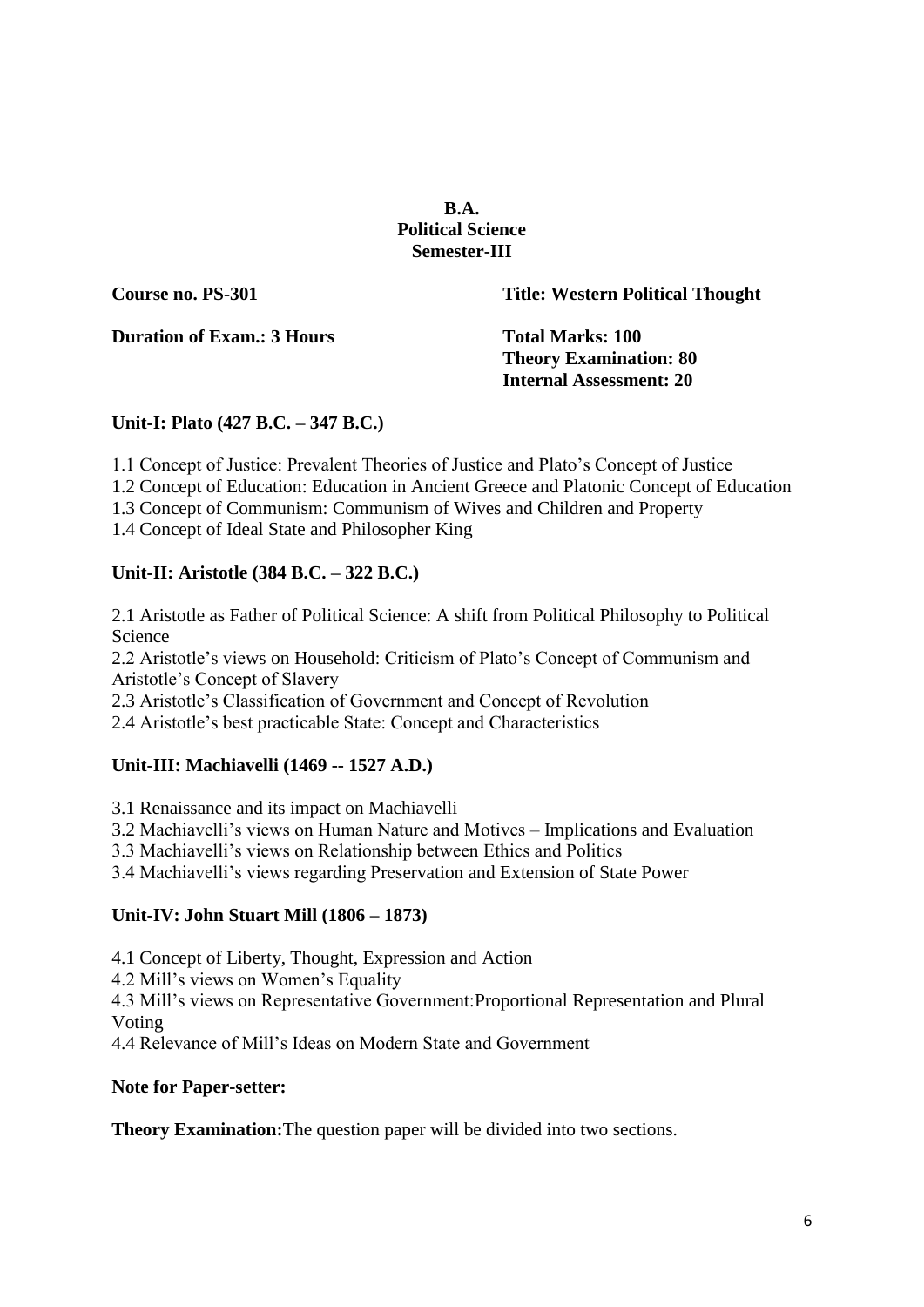**Section-I:** It will carry 20 marks. There will be total 08 short answer type questions in this section. Students will attempt any four questions with upper limit of 150 words in every answer. Each question will be of 5 marks.

**Section-II:**It will consist of08 questions of which students will attempt 04 questions from within unit choice. The upper limit of answer to each question will be 750nwords. Each question will be of 15 marks. Total marks in this section will be 60.

#### **Internal Assessment (Total marks: 20):**

Twenty (20) marks are for internal assessment in each paper on the basis of following pattern:

| (i) Class Test                               | 10 marks                 |
|----------------------------------------------|--------------------------|
| (ii) Two written assignments/project reports | 10 marks (05 marks each) |

#### **Suggested Readings:**

Annas, J, *An Introduction to Plato's Republic*, Clarendon Press, Oxford, 1981. Aristotle, *The Politics*, OUP, Oxford, 1982.

Brian, Nelson, *Western Political Thought*, Second Edition, Pearson, New Delhi, 2006. Barker, Ernest, *The Political Thought of Plato and Aristotle*, Methuen, London, 1906. Sabine, George and Thomas L. Thorson, *A History of Political Theory*, Fourth Edition, Oxford and IBH, New Delhi, 1973.

Jones, W. T., *Masters of Political Thought – Machiavelli to Bentham*, Houghton Miffin Company, Boston, 1947.

Ten, C. L., *Mill on Liberty*, Clarendon Press, Oxford, 1980.

Wayper, C. L., *Teach Yourself Political Thought*, Surjeet Publications, Delhi, 2007.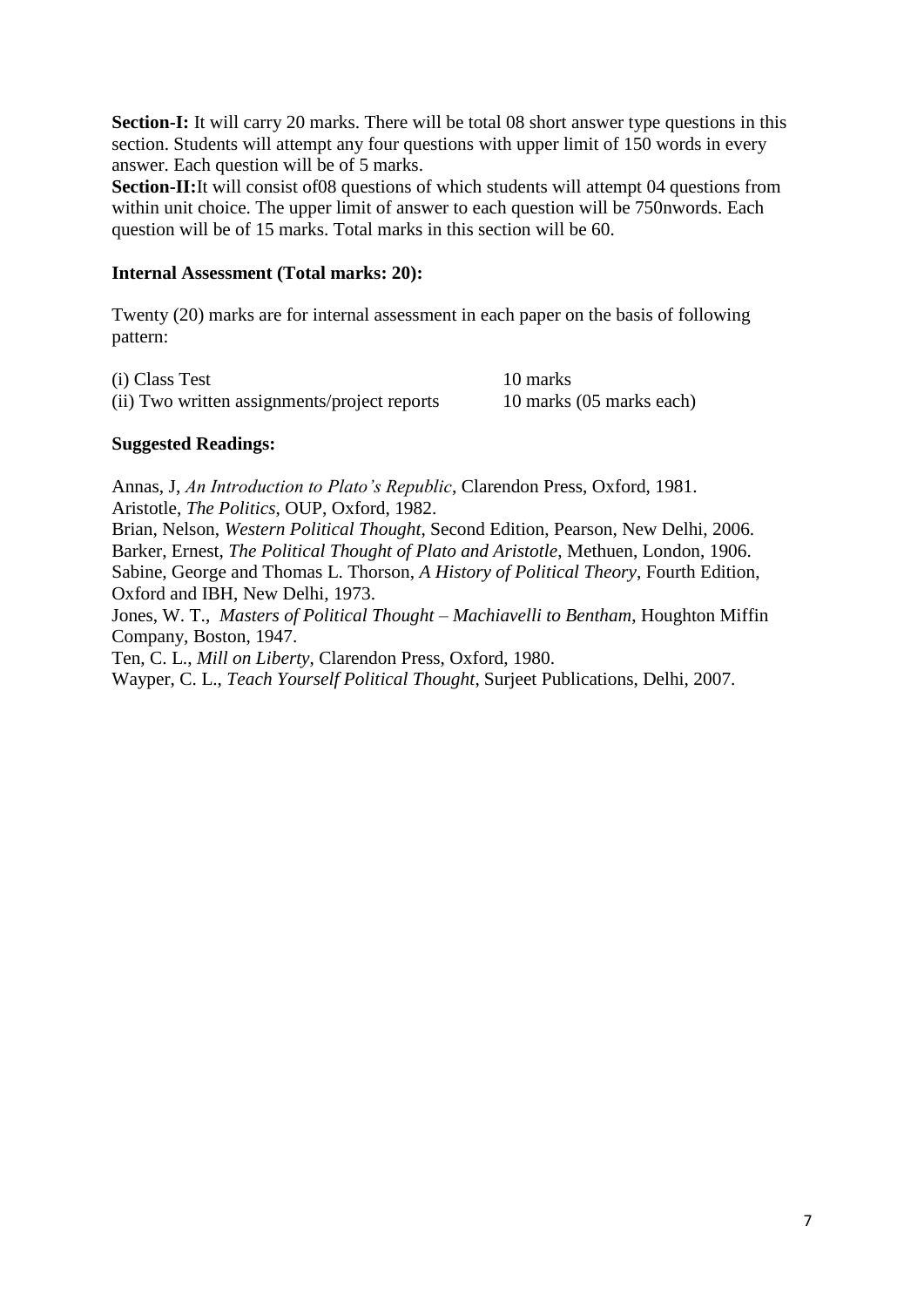## **B.A. Political Science Semester-IV**

**Course no. PS-401 Title: Comparative Politics**

**Duration of Exam.: 3 Hours Total Marks: 100** 

**Theory Examination: 80 Internal Assessment: 20**

# **Unit-I: Understanding Comparative Politics**

- 1.1 Comparative Politics: Meaning, Nature and Scope
- 1.2 Distinction between Comparative Government and Comparative Politics
- 1.3 System and Structural-Functional Approach
- 1.4 Political Economy and Dependency Approach (A. G. Frank)

# **Unit-II: Political Processes and Political Development**

- 2.1 Political Culture: Meaning, Types and Determinants
- 2.2 Political Participation: Meaning, Types and Determinants
- 2.3 Political Socialisation: Meaning and Agents
- 2.4 Political Development: Concept and Ingredients

# **Unit-III: Political Dynamics: Democracy, Electoral Process and Party System**

3.1 Theories of Democracy: Elitist and Pluralist

- 3.2 Theories of Representation: Territorial, Proportional and Functional
- 3.3 Party System: One Party, Bi-Party and Multi-Party
- 3.4 Features of Authoritarian and Democratic Regimes

# **Unit-IV: Emerging Issues in Comparative Politics**

- 4.1 Globalisation: Meaning, Nature and Evolution
- 4.2 Women's Issues: Welfare to Empowerment
- 4.3 Climate Change: A Comparative Perspective of North and South
- 4.4 Human Rights: Meaning, Significance and Trends

# **Note for Paper-setter:**

**Theory Examination:** The question paper will be divided into two sections.

**Section-I:** It will carry 20 marks. There will be total 08 short answer type questions in this section. Students will attempt any four questions with upper limit of 150 words in every answer. Each question will be of 5 marks.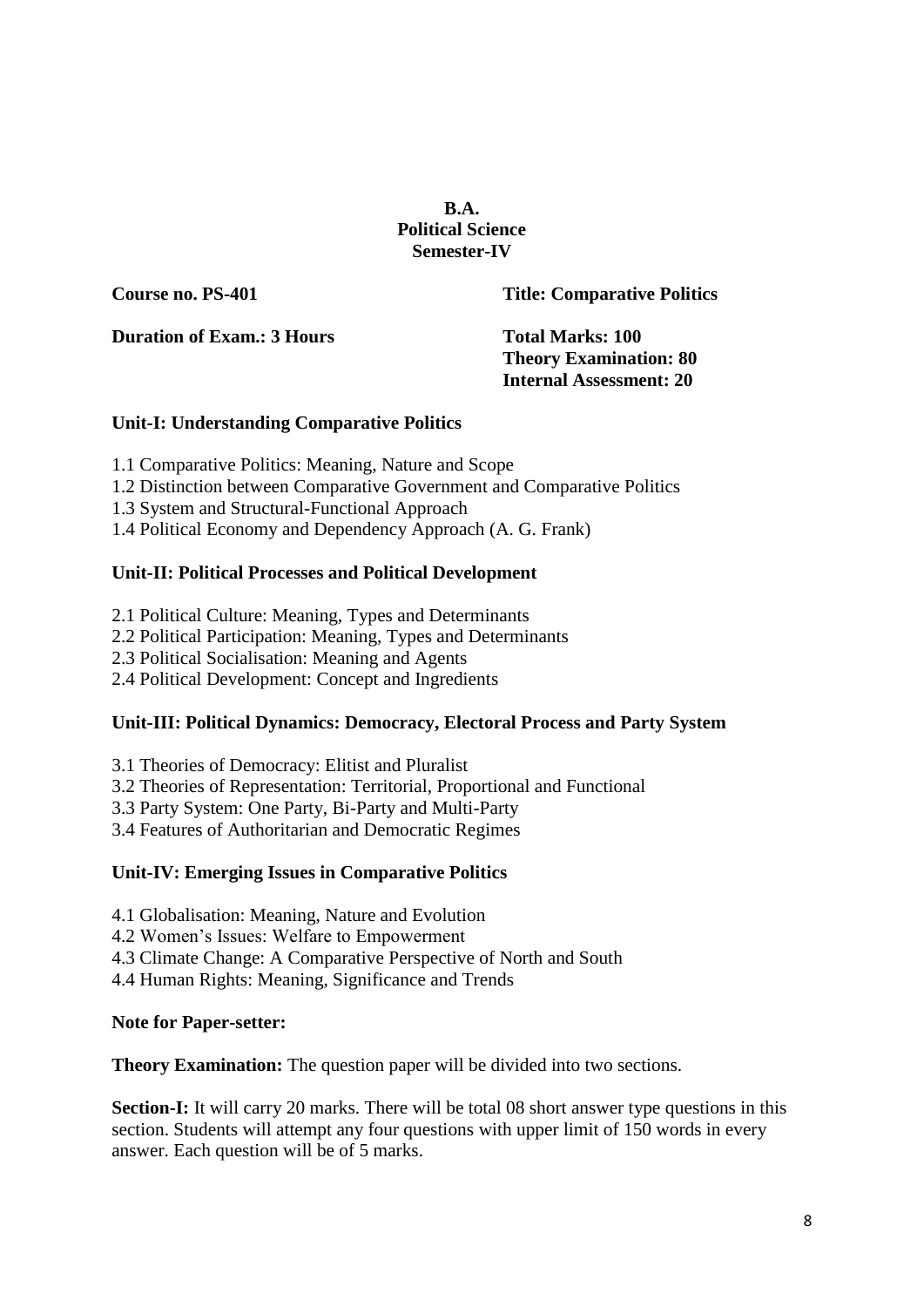**Section-II:**It will consist of 08 questions of which students will attempt 04 questions from within unit choice. The upper limit of answer to each question will be 750nwords. Each question will be of 15 marks. Total marks in this section will be 60.

## **Internal Assessment (Total marks: 20):**

Twenty (20) marks are for internal assessment in each paper on the basis of following pattern:

(i) Class Test 10 marks (ii) Two written assignments/project reports 10 marks (05 marks each)

#### **Suggested Readings:**

Almond, Gabriel, A., et. Al., *Comparative Politics Today*, Pearson, New Delhi, 2006. Biswal, Tapan, et. Al., *Comparative Politics: Institutions and Processes*¸ Macmillan, New Delhi, 2013. Dubash, Navroz, K. (Ed.), *Handbook of Climate Change and India: Development, Politics and Governance*, OUP, New Delhi, 2012. Goodhart, Michael, *Human Rights: Politics and Practice*, OUP, London, 2013. Hague, R., Haroop, M. and Breslin, S., *Comparative Government and Politics: Introduction*, Macmillan, London, 1993. Stiglitz, Joseph E., *Globalisation and Its Discontents*, W. W. Norton, New York, 2002. Ray, S. N., *Modern Comparative Politics: Approaches, Methods and Issues*, Prentice Hall, New Delhi, 2006.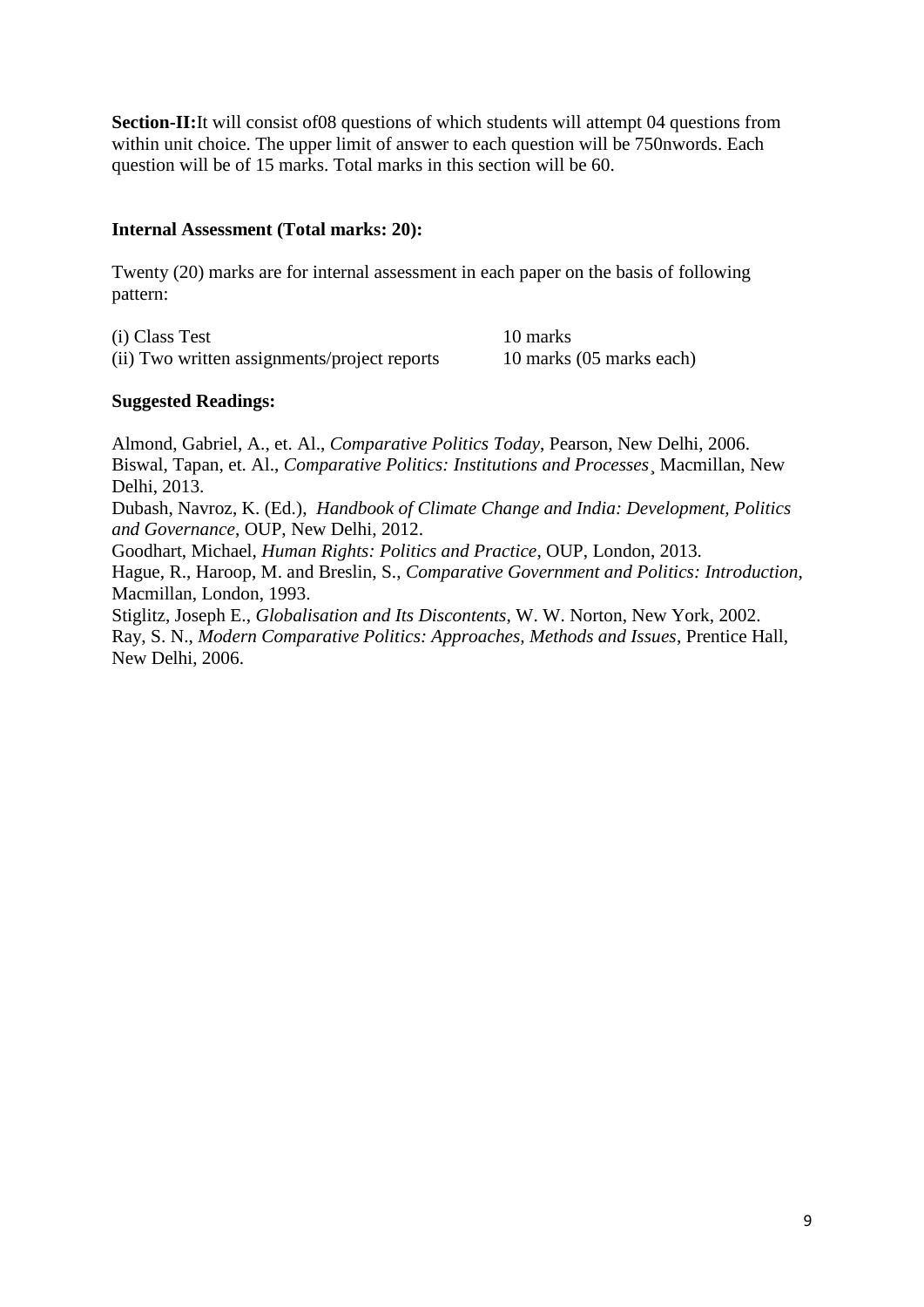**B.A. Political Science Semester-V**

**Course no. PS-501 Title: International Politics**

**Duration of Exam.: 3 Hours Total Marks: 100** 

**Theory Examination: 80 Internal Assessment: 20**

# **Unit-I: Meaning and Approaches**

- 1.1 International Politics: Evolution, Changing Nature and Scope
- 1.2 Idealist (Woodrow Wilson) and Realist Approach (Hans J. Morgenthau)
- 1.3 Decision making approach (Richard C. Snyder) and
- 1.4 Peace Approach (Johan Galtung)

# **Unit-II: Key Concepts: National Power and National Interest**

- 2.1 National Power: Meaning, Forms and Role
- 2.2 Elements of National Power:
- **Tangible:** Geography, Economy, Military
	- **Non-tangible:** National Character and Morale, Political Leadership and Ideology
- 2.3 National Interest: Meaning, Nature and Kinds
- 2.4 National Interest and Foreign Policy

# **Unit-III: Instruments for Promotion of National Interest**

# 3.1 Diplomacy: Meaning, Importance and Types

- 3.2 Imperialism and Neo-imperialism
	- Meaning and Nature of Imperialism
	- Concept of Neo-imperialism with special reference to Foreign Aid and Multi-National Corporations
- 3.3 Nonalignment: Rationale and Relevance

3.4 Propaganda: Techniques and Efficacy; and War: Meaning, Causes and Effects

# **Unit-IV: Management of Power**

4.1 Collective Security and Collective Defence: Concept, Meaning and Distinction; Collective Security under UN Charter: Provisions, Working and Evaluation (with special reference to Korea and Kuwait Crises)

4.2 Balance of Power: Meaning and Devices and its Contemporary Relevance

4.3 Disarmament and Arms Control: Meaning and Distinction, Need for Disarmament, Major Efforts and Obstacles in achieving Disarmament

4.4 Emerging Global Power Structure: From Cold War to Post-Cold War Era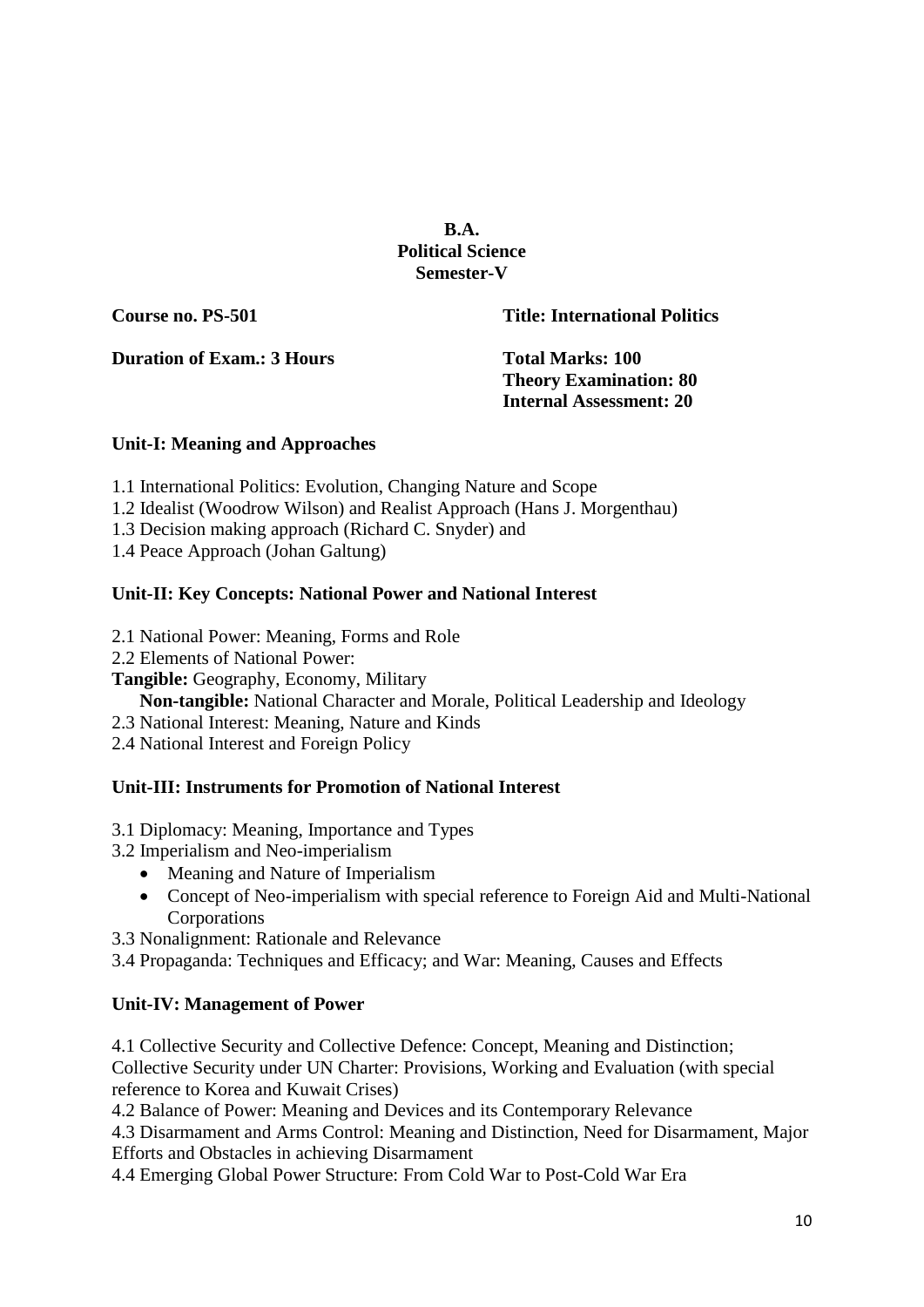#### **Note for Paper-setter:**

**Theory Examination:** The question paper will be divided into two sections.

**Section-I:** It will carry 20 marks. There will be total 08 short answer type questions in this section. Students will attempt any four questions with upper limit of 150 words in every answer. Each question will be of 5 marks.

**Section-II:**It will consist of08 questions of which students will attempt 04 questions from within unit choice. The upper limit of answer to each question will be 750nwords. Each question will be of 15 marks. Total marks in this section will be 60.

## **Internal Assessment (Total marks: 20):**

Twenty (20) marks are for internal assessment in each paper on the basis of following pattern:

(i) Class Test 10 marks (ii) Two written assignments/project reports 10 marks (05 marks each)

# **Suggested Readings:**

Carr, E. H., *International Relational Relations between Two World Wars: 1919-1939*, St. Martin, New York, 1969. Calvocoressi, Peter, *World Politics since 1945*, Longman, London, 1990. Fleming, D. F., *The Cold War and its Origins: 1917-1960*, OUP, London, 1961. Kegley, C. W. Jr. and E. R. Wittkopf, *World Politics – Trends and Transformations*, St. Martin, New York, 1981. Kumar, Mahendra, *Theoretical Aspects of International Politics*, Agarwal Publishers, Agra, 2001. Morgenthau, Hans J., *Politics among Nations*,Calcutta, 1985. Palmer, N. D. and H. C. Perkins, *International Relations: The World Community in Transition*, CBS, New Delhi, 1985. Weigall, David, *International Relations*, OUP, London, 2002.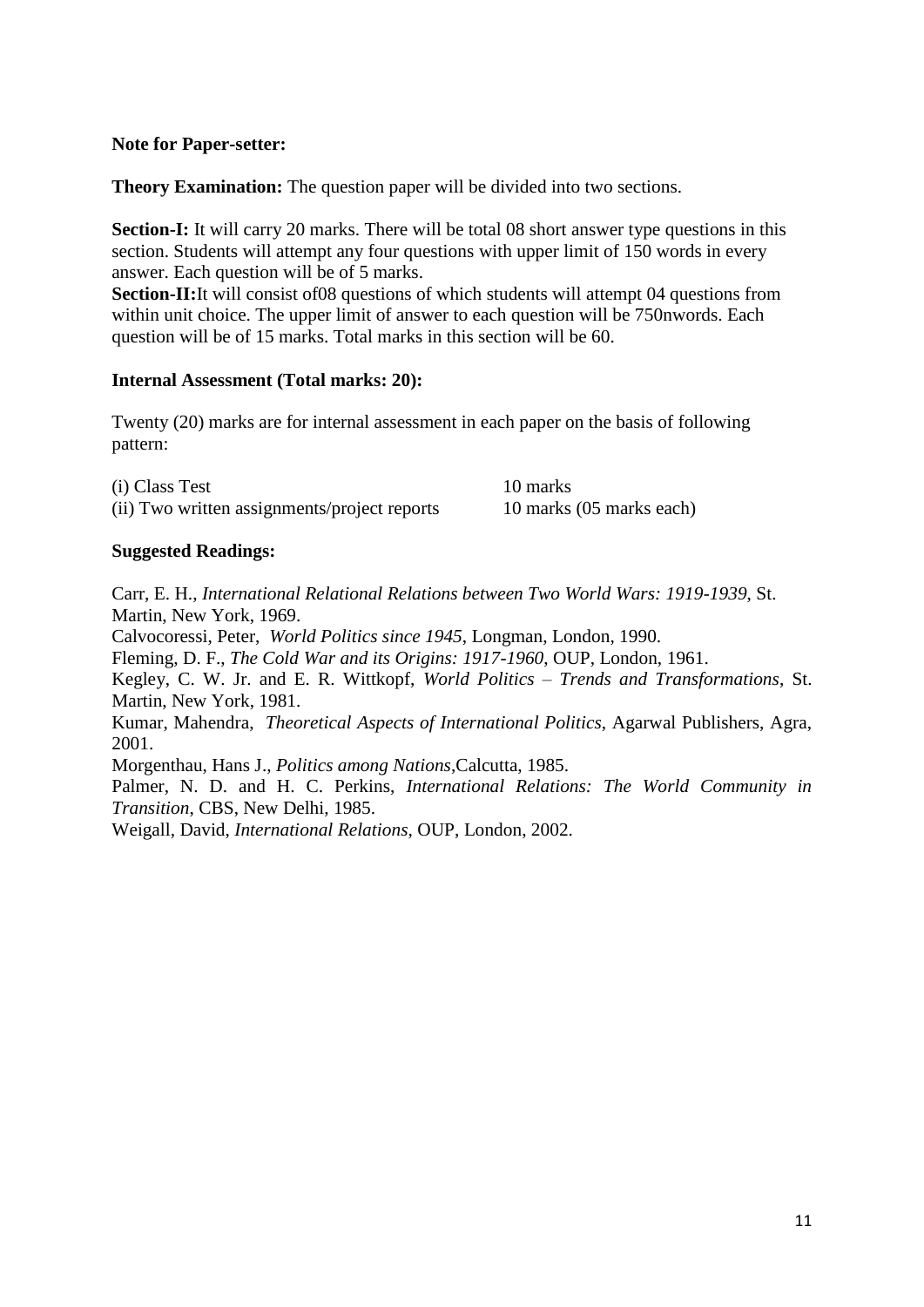**B.A. Political Science Semester-V**

**Course no. PS-601 Title: Government and Politics in Jammu and Kashmir**

**Duration of Exam.: 3 Hours Total Marks: 100**

**Theory Examination: 80 Internal Assessment: 20**

# **Unit-I: Historical Background**

1.1 Formation of J&K State: Geo-Political overview

1.2 Political Awakening in Kashmir: Reading Room Party, Muslim Conference and National Conference

1.3 Political Awakening in Jammu: Dogra Sadar Sabha and Praja Parishad

1.4 Instrument of Accession and its Background

# **Unit-II: Constitutional Structure**

2.1 Basic Features of J&K Constitution

- 2.2 Special Status, Article 370 of Indian Constitution and Presidential Order of 1954
- 2.3 Permanent Residents of Jammu and Kashmir State and their Rights

2.4 Directive Principles of State Policy and Panchayati Raj in J&K

# **Unit-III: Governmental Structure**

3.1 Governor: Appointment, Powers and Role (Section 92 of J&K Constitution)

3.2 Chief Minister and Council of Ministers: Powers and Role

3.3 Legislature: Composition, Powers and Functions of Legislative Assembly and Legislative Council

3.4 Judicial System: Powers and Functions of High Court

# **Unit-IV: Political Processes and Dynamics**

4.1 Changing Nature of Party System in Jammu and Kashmir and Coalition Politics

- 4.2 Inter-regional and Intra-regional Demands and Politics
- 4.3 Ladakh Region: Demands and Politics with special reference to Hill Council

4.4 Displacement and Resettlement

# **Note for Paper-setter:**

**Theory Examination:** The question paper will be divided into two sections.